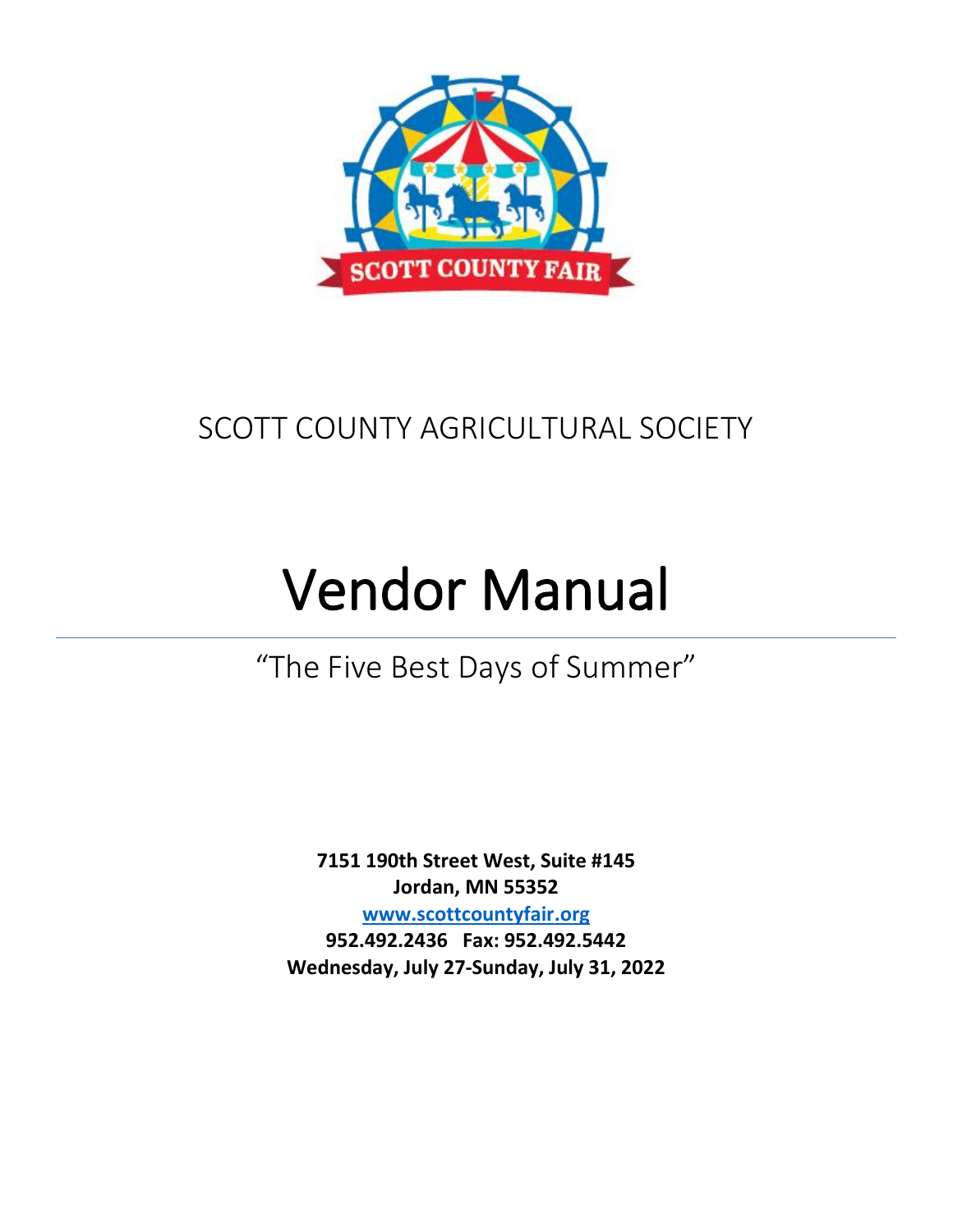# **Vendors:**

 Please read this Vendors' Manual carefully. It outlines many important terms and conditions governing the leasing of space at the Scott County Fair. The information contained in this manual and the space lease agreement was established for the benefit of our participants and the general public. The term "**Commercial Vendor**" refers to all participants making reservations with a Commercial Space Rental Lease Agreement. The term "**Outdoor Vendor**" refers to all vendors making reservations with an Outdoor Space Rental Lease Agreement. The term "**Food Vendor**" refers to all those making reservations with a Food Concession Lease Agreement. The term "**Authority**" refers to the Scott County Fair Board and/or its representative(s). The term "**Event**" refers to the Scott County Fair.

# **SET UP DAY: Tuesday, July 26: 9:00 AM – 9:00 PM**

FOOD / OUTDOOR VENDORS:

Units may begin to set up on Monday and during the above hours. Please contact Fair Administrator upon arrival. **NO electrical hookups will be available until Tuesday, July 26**

#### **ADVERTISING**

The Authority will immediately remove signs or advertising matter of any kind deemed objectionable by the Authority without liability or damage thereof. The Authority shall be the sole decider as to what is objectionable, and all such decisions shall be final. The Authority reserves the right to regulate the type and location of all posted signs.

#### **CANCELLATION / REFUND POLICY**

Should a vendor find they are unable to participate in the event, and request a refund; cancellation of contract and request for refund must be made in writing.

### **CHECK IN**

ALLVendors are to check in with the Fair Administrator before taking up occupancy of the assigned space. Commercial vendors should also check in at the Fair Office to receive parking passes.

#### **CHECKS**

CHECKS ARE TO BE MADE PAYABLE TO: SCOTT COUNTY FAIR.

#### **ALL VENDORS BOOTHS MUST BE STAFFED AT ALL TIMES during designated Building Exhibit Hours**.

Any item or structure placed upon a leased facility or area shall conform to and be operated in compliance with requirements of the Authority, Public Health Agencies, and all other Local, State, and Federal laws, rules, and regulations. Commercial Vendors are responsible for keeping their space(s) clean and free from debris. Waste receptacles will be positioned in close proximity to the commercial building and other areas.

For security purposes of our Vendors, the commercial buildings will remain locked until one hour prior to building open time daily, other than during setup hours on Tuesday, July 26.

| <b>COMMERCIAL INDOOR BUILDING DISPLAY</b> |                        | <b>OUTDOOR BUILDING DISPLAY HOURS</b> |                                       |
|-------------------------------------------|------------------------|---------------------------------------|---------------------------------------|
| <b>HOURS</b>                              |                        | Wednesday, July 27                    | $12:00 \text{ PM} - 10:00 \text{ PM}$ |
| Wednesday, July 27                        | 12:00 PM $-$ 9:00 PM   | Thursday, July 28                     | $10:00$ AM $- 10:00$ PM               |
| Thursday, July 28                         | $10:00$ AM $-$ 9:00 PM | Friday, July 29                       | $10:00$ AM $- 10:00$ PM               |
| Friday, July 29                           | $10:00$ AM $-9:00$ PM  | Saturday, July 30                     | $10:00$ AM $-$ 10:00 PM               |
| Saturday, July 30                         | 10:00 AM-9:00 PM       | Sunday, July 31                       | 10:00 AM-6:00 PM                      |
| Sunday, July 31                           | 10:00 AM-6:00 PM       |                                       | ALL OUTDOOR EXHIBITS MUST BE OPEN AND |
| ALL COMMERCIAL EXHIBITS MUST BE OPEN      |                        |                                       | STAFFED DURING THESE HOURS.           |
| AND STAFFED DURING THESE HOURS.           |                        |                                       |                                       |
|                                           |                        |                                       |                                       |
|                                           |                        |                                       |                                       |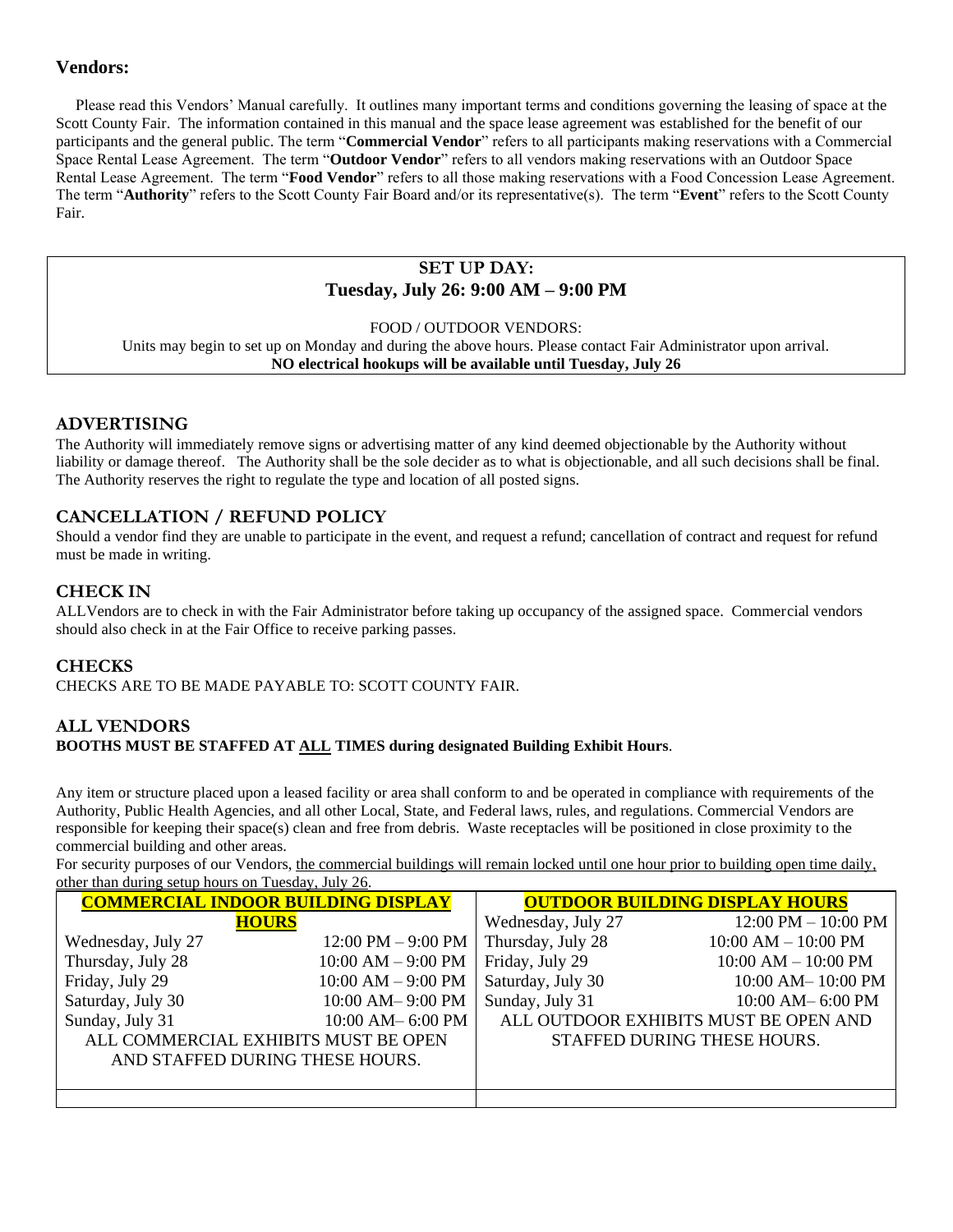# **CONTRACT**

To reserve space, the contract for Commercial Vendor and/or Outdoor Vendor space must be completed, properly signed and returned with required documentation, deposit check and payments. When the contract is received and approved, an "Authority" representative will sign it, and a confirmation will be sent to the Vendor.

IT IS THE VENDOR'S RESPONSIBILITY TO READ AND COMPLY WITH THE PROVISIONS AND RULES OF THE SCOTT COUNTY FAIR SPACE LEASE AGREEMENT AND THE VENDOR MANUAL. VENDORS MUST ALSO INFORM ALL OF THEIR PERSONNEL ASSOCIATED WITH THEIR RENTAL SPACE ABOUT FAIR RULES AND REGULATIONS**. A COPY OF THIS MANUAL SHOULD BE KEPT IN THE RENTED SPACE AT ALL TIMES.**

Vendors must submit a list of all items to be sold, displayed, advertised, promoted, or demonstrated with their Space Rental Lease Agreement. Any item in a Vendor's space, not authorized per contract, is subject to removal at the Authority's discretion. **All prices and whether sales tax is included must be clearly displayed.**

The Authority reserves the right to limit the sale of any items, which are deemed inappropriate to the family atmosphere of the event. Any item found to be inappropriate, whether advertised or offered for sale by a Vendor shall be immediately withdrawn and removed from the premise at the request of the Authority. If it is not removed immediately, the Authority may close said leased space and remove Vendor without liability.

Obstructing passageways, in any manner, is not permitted. Venders must confine themselves and employees to the space assigned.

### **DISPUTES**

The Authority shall be the final arbiter of any disputes involving Vendors. The Authority may delegate this authority to the Fair Administrator and at least two directors. No promises, representations, agreements, or conditions have been made or agreed to which are not stated fully on the Vendor's contract or in the Vendor's manual.

### **ELECTRICITY**

Due to the location of electrical outlets, both inside and outside, it is suggested that you bring adequate **approved** extension cords with you, and enough rubber matting to cover your cords.

The Authority will only provide the service that is available. Any wiring or special outlets needed by the Vendors require Authority approval prior to work being done and any work done will be at the Vendor's expense. There will be an electrician "on call" during set-up days. Charges for labor and materials supplied by the electrician shall be paid at the time the service is performed, according to the rates the electrical contractor has established for such services and materials.

# **ELECTRICAL INSPECTIONS**

\*All Outdoor & Food Vendors MUST undergo an electrical inspection prior to opening for business. State Electrical Inspectors will be on site during set-up times.

You will receive a copy of a Minnesota State Board of Electricity pamphlet. **FAMILIARIZE YOURSELF WITH THE INFORMATION AND THE REQUIREMENTS SET FORTH IN THE PAMPHLET.**

# **FOOD VENDORS**

All Food Vendors must be familiar with and comply with all Scott County and/or Minnesota Health Department regulations. Food Vendors must post their food license and menu listing the prices they charge for each item being sold and state that sales tax is included in the price.

| <b>FOOD VENDOR HOURS</b>                                       |                                       |  |  |  |
|----------------------------------------------------------------|---------------------------------------|--|--|--|
| Wednesday, July 27                                             | $12:00 \text{ PM} - 11:00 \text{ PM}$ |  |  |  |
| Thursday, July 28                                              | $10:00$ AM $- 11:00$ PM               |  |  |  |
| Friday, July 29                                                | $10:00$ AM $-$ midnight               |  |  |  |
| Saturday, July 30                                              | $10:00$ AM-midnight                   |  |  |  |
| Sunday, July 31                                                | 10:00 AM-7:00 PM                      |  |  |  |
| FOOD VENDORS MUST BE STAFFED AND OPERATING DURING THESE HOURS. |                                       |  |  |  |
| (These are the minimum hours.)                                 |                                       |  |  |  |
| VENDORS ARE ENCOURAGED TO OPEN EARLIER AND REMAIN OPEN LATER.  |                                       |  |  |  |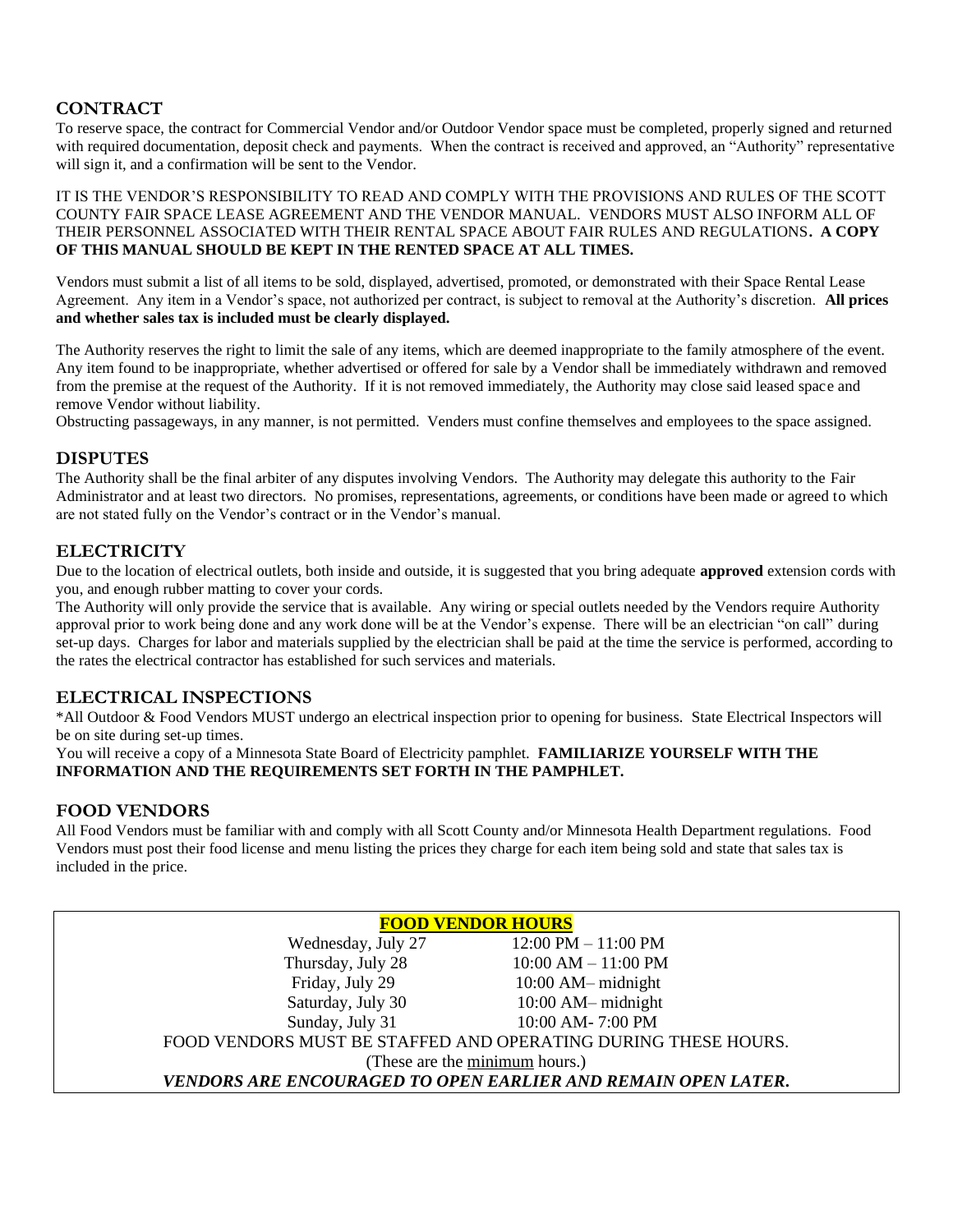# **FOOD VENDORS (CONT.)**

#### UNDER **NO** CIRCUMSTANCES IS GREASE TO BE POURED INTO TRASH BARRELS, DUMPSTERS, OR DRAINS. **ALL USED FRYNG OIL/GREASE IS TO BE PUT INTO SEALED CONTAINERS AND SET NEXT TO DUMPSTERS by 6:00am FOR MORNING DISPOSAL**. The containers must be labeled "Used Frying Oil – Handle Carefully."

All Food Vendors should notify their suppliers to make deliveries before 10:00 am to ensure the delivery vehicles are off the premises before foot traffic gets heavy.

Each Food Vendor is responsible for keeping the area around his or her contracted space free of debris. Waste receptacles will be periodically emptied throughout the day. If receptacles are in the Food Vendor's area need emptying before the fair crew makes its rounds, the event office should be notified.

\*All ice used throughout the duration of the event is purchased through the Scott County Fair office by calling (952) 492-2436. Deliveries will be made to Vendor locations.

### **FREIGHT DELIVERY**

No facilities are available on the Fair Site for the storage of equipment and/or merchandise. When making arrangements for any shipments, you should specify the location of your exhibit. The address label on the package should contain the Vendor's name and/or company, c/o Scott County Fair, 7151 190<sup>th</sup> Street West, Suite 145, Jordan, MN 55352.

 DO NOT have any items shipped to arrive before your own arrival at the fair site. C.O.D. shipments WILL NOT BE ACCEPTED AT ANY TIME. All Vendors must arrange for pre-payment before delivery or be on-hand when the shipment arrives.

#### **INSURANCE**

\*ALL Vendors must have general public liability insurance for \$300,000.00 per person/\$1,000,000.00 per occurrence, and Worker's Compensation Insurance as per State statute.

**ALL** Vendors must submit a Certificate of Insurance with their application. If a Certificate of Insurance is not on file in the Authority office by July 1, Vendor will be charged for event insurance.

\*Commercial Vendors may purchase liability insurance through the Authority, at the current rate listed on the lease agreement for the five (5) days of the Fair. Request and payment in full MUST BE MADE with the initial Space Rental Lease Agreement.

#### **ALL CERTIFICATES OF INSURANCE MUST LIST "ADDITIONAL INSUREDS" AS FOLLOWS: SCOTT COUNTY FAIR**

#### **NO COMMERCIAL, OUTDOOR, OR FOOD VENDOR WILL BE ALLOWED TO SET UP WITHOUT SUPPLYING A PROPERLY EXECUTED CERTIFICATE OF INSURANCE.**

# **LIABILITY**

The Vendor agrees to save and hold harmless, the Scott County Fair and Scott County Agricultural Society, and its officers from any debt, liability, or judgment incurred for any cause of action, claim or damage, liability, cost or expense to persons or property resulting directly or indirectly from the acts or omissions, merchandise sold, presence or operation of said vendor, its agents or employees, on the Scott County Fair site before, during, or after the Scott County Fair.

The Scott County Fair and Scott County Agricultural Society shall not be responsible for any injury to a person or persons of the Vendor, its employees or agents; from any cause whatever arising from the performance of his or her contract; and the Vendor, in signing the contract, expressly releases the Scott County Fair and the Scott County Agricultural Society from any and all claims for such loss, damages, or injuries. Under no circumstances are the Authority, its officers, or employees responsible for any item(s) lost, stolen, or damaged on the Scott County Fair site before, during, or after regular fair hours.

#### **MOVE IN**

Commercial Vendors must move into a commercial building between 9:00 AM and 9:00 PM on Tuesday, July 26. Commercial buildings will not open early for Wednesday morning set-up. All Commercial Vendors **must open at 12:00 PM on Wednesday, July 27.** Outdoor/Food Vendors may place their units in designated locations beginning Monday, July 25. ALL VENDORS must check in with Fair Manager upon arrival. All Vendors **must be open by 12:00 PM on Wednesday, July 27.**

#### **MOVE OUT**

Commercial Vendors and Food Vendors are not to start "tear down" procedures until 6:00 PM on Sunday. **To allow time for the general public to safely exit the Fair Site, no vehicles will be permitted to enter the south side of the Commercial Buildings until the majority of the foot traffic is cleared (generally 6:30 PM).**